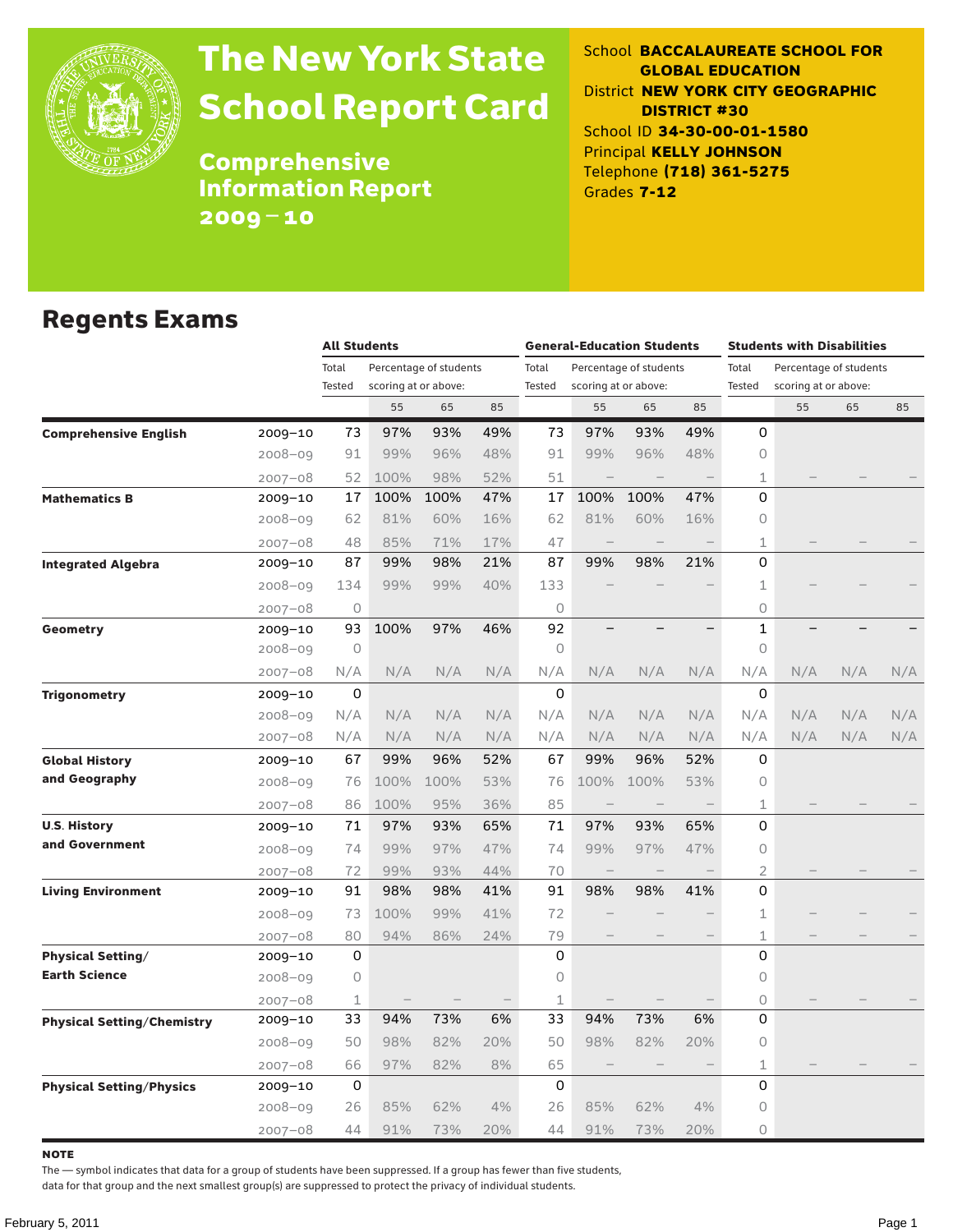### Regents Exams

|                              |             |                 | <b>All Students</b> |                                                |     |       |                                                       |      |     |          | <b>General-Education Students Students with Disabilities</b> |    |    |  |
|------------------------------|-------------|-----------------|---------------------|------------------------------------------------|-----|-------|-------------------------------------------------------|------|-----|----------|--------------------------------------------------------------|----|----|--|
|                              |             | Total<br>Tested |                     | Percentage of students<br>scoring at or above: |     | Total | Percentage of students<br>Tested scoring at or above: |      |     | Total    | Percentage of students<br>Tested scoring at or above:        |    |    |  |
|                              |             |                 | 55                  | 65                                             | 85  |       | 55                                                    | 65   | 85  |          | 55                                                           | 65 | 85 |  |
| <b>Comprehensive French</b>  | $2009 - 10$ | 1               |                     |                                                |     | 1     |                                                       |      |     | 0        |                                                              |    |    |  |
|                              | $2008 - 09$ | 2               |                     |                                                |     | 2     |                                                       |      |     | $\Omega$ |                                                              |    |    |  |
|                              | $2007 - 08$ | 0               |                     |                                                |     | 0     |                                                       |      |     | $\circ$  |                                                              |    |    |  |
| <b>Comprehensive German</b>  | $2009 - 10$ | $\mathbf 0$     |                     |                                                |     | 0     |                                                       |      |     | $\Omega$ |                                                              |    |    |  |
|                              | $2008 - 09$ | 0               |                     |                                                |     | 0     |                                                       |      |     | 0        |                                                              |    |    |  |
|                              | $2007 - 08$ | 0               |                     |                                                |     | 0     |                                                       |      |     | 0        |                                                              |    |    |  |
| <b>Comprehensive Hebrew</b>  | $2009 - 10$ | 0               |                     |                                                |     | 0     |                                                       |      |     | 0        |                                                              |    |    |  |
|                              | $2008 - 09$ | 0               |                     |                                                |     | 0     |                                                       |      |     | 0        |                                                              |    |    |  |
|                              | $2007 - 08$ | 0               |                     |                                                |     | 0     |                                                       |      |     | 0        |                                                              |    |    |  |
| <b>Comprehensive Italian</b> | $2009 - 10$ | 0               |                     |                                                |     | 0     |                                                       |      |     | 0        |                                                              |    |    |  |
|                              | $2008 - 09$ | 0               |                     |                                                |     | 0     |                                                       |      |     | $\Omega$ |                                                              |    |    |  |
|                              | $2007 - 08$ | 0               |                     |                                                |     | 0     |                                                       |      |     | 0        |                                                              |    |    |  |
| <b>Comprehensive Latin</b>   | $2009 - 10$ | 0               |                     |                                                |     | 0     |                                                       |      |     | 0        |                                                              |    |    |  |
|                              | $2008 - 09$ | 0               |                     |                                                |     | 0     |                                                       |      |     | 0        |                                                              |    |    |  |
|                              | $2007 - 08$ | $\circ$         |                     |                                                |     | 0     |                                                       |      |     | 0        |                                                              |    |    |  |
| <b>Comprehensive Spanish</b> | $2009 - 10$ | 21              | 100%                | 100%                                           | 90% | 21    | 100%                                                  | 100% | 90% | $\Omega$ |                                                              |    |    |  |
|                              | $2008 - 09$ | 50              | 100%                | 96%                                            | 70% | 50    | 100%                                                  | 96%  | 70% | 0        |                                                              |    |    |  |
|                              | $2007 - 08$ | 31              | 97%                 | 94%                                            | 35% | 30    |                                                       |      |     | 1        |                                                              |    |    |  |

#### note

The — symbol indicates that data for a group of students have been suppressed. If a group has fewer than five students,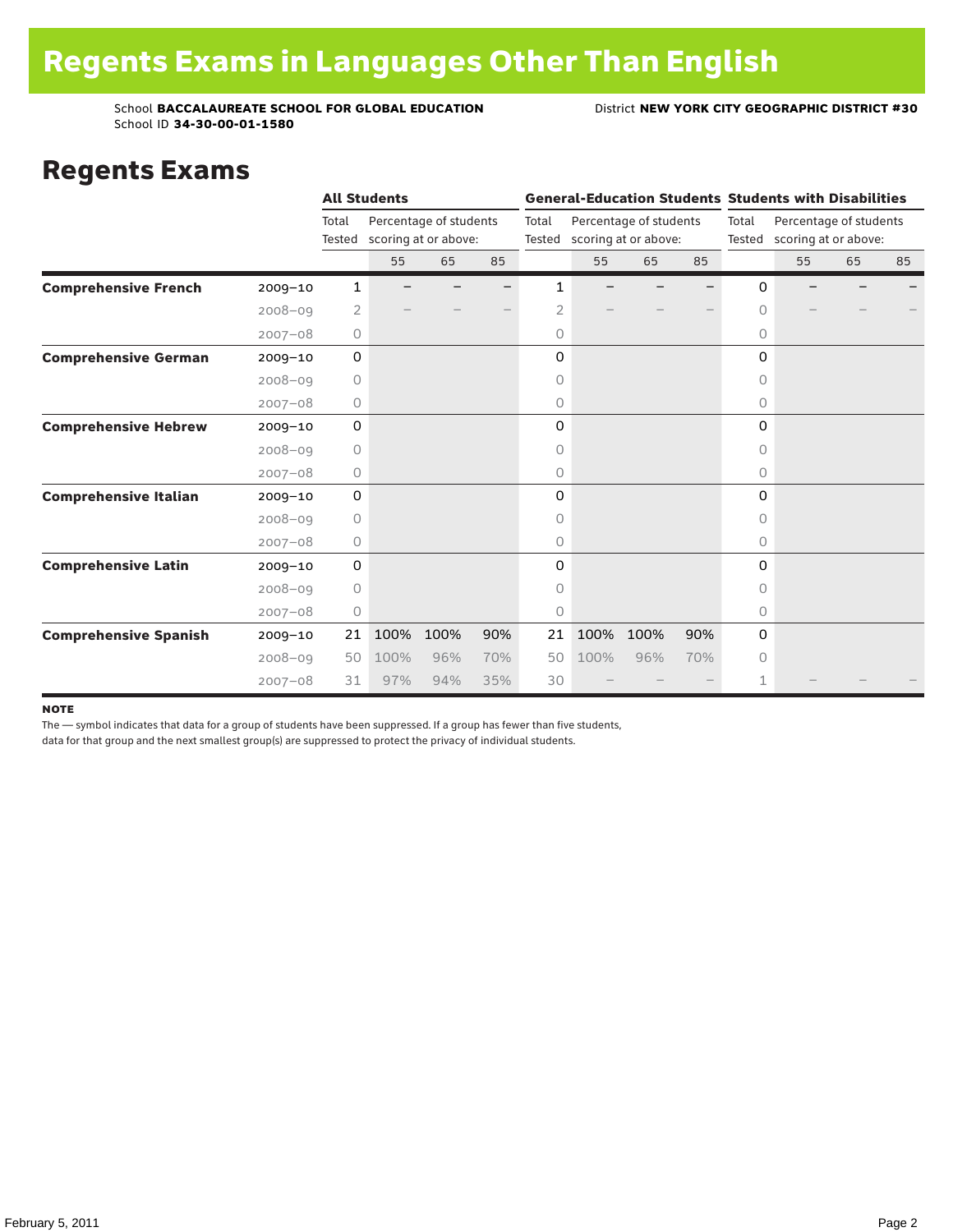## Regents Competency Tests

|                       |             | <b>All Students</b> |                  |                     | <b>General-Education Students Students with Disabilities</b> |                     |                  |
|-----------------------|-------------|---------------------|------------------|---------------------|--------------------------------------------------------------|---------------------|------------------|
|                       |             | <b>Total Tested</b> | Percent Passing: | <b>Total Tested</b> | Percent Passing:                                             | <b>Total Tested</b> | Percent Passing: |
| <b>Mathematics</b>    | 2009-10     | 0                   |                  | 0                   |                                                              | 0                   |                  |
|                       | $2008 - 09$ | 0                   |                  | $\Omega$            |                                                              | 0                   |                  |
|                       | $2007 - 08$ | 1                   |                  | 0                   |                                                              | $\mathbf{1}$        |                  |
| <b>Science</b>        | 2009-10     | 0                   |                  | 0                   |                                                              | 0                   |                  |
|                       | $2008 - 09$ | 0                   |                  | 0                   |                                                              | 0                   |                  |
|                       | $2007 - 08$ | 0                   |                  | 0                   |                                                              | 0                   |                  |
| Reading               | 2009-10     | 0                   |                  | 0                   |                                                              | 0                   |                  |
|                       | $2008 - 09$ | 0                   |                  | 0                   |                                                              | 0                   |                  |
|                       | $2007 - 08$ | 0                   |                  | $\circ$             |                                                              | 0                   |                  |
| <b>Writing</b>        | 2009-10     | 0                   |                  | 0                   |                                                              | 0                   |                  |
|                       | $2008 - 09$ | 0                   |                  | 0                   |                                                              | 0                   |                  |
|                       | $2007 - 08$ | 0                   |                  | 0                   |                                                              | 0                   |                  |
| <b>Global Studies</b> | 2009-10     | 0                   |                  | 0                   |                                                              | 0                   |                  |
|                       | $2008 - 09$ | 0                   |                  | $\circ$             |                                                              | 0                   |                  |
|                       | $2007 - 08$ | 0                   |                  | $\circ$             |                                                              | 0                   |                  |
| <b>U.S. History</b>   | 2009-10     | 0                   |                  | 0                   |                                                              | $\Omega$            |                  |
| and Government        | $2008 - 09$ | 0                   |                  | $\Omega$            |                                                              | <sup>n</sup>        |                  |
|                       | $2007 - 08$ | 0                   |                  | 0                   |                                                              | 0                   |                  |

#### **NOTE**

The — symbol indicates that data for a group of students have been suppressed. If a group has fewer than five students,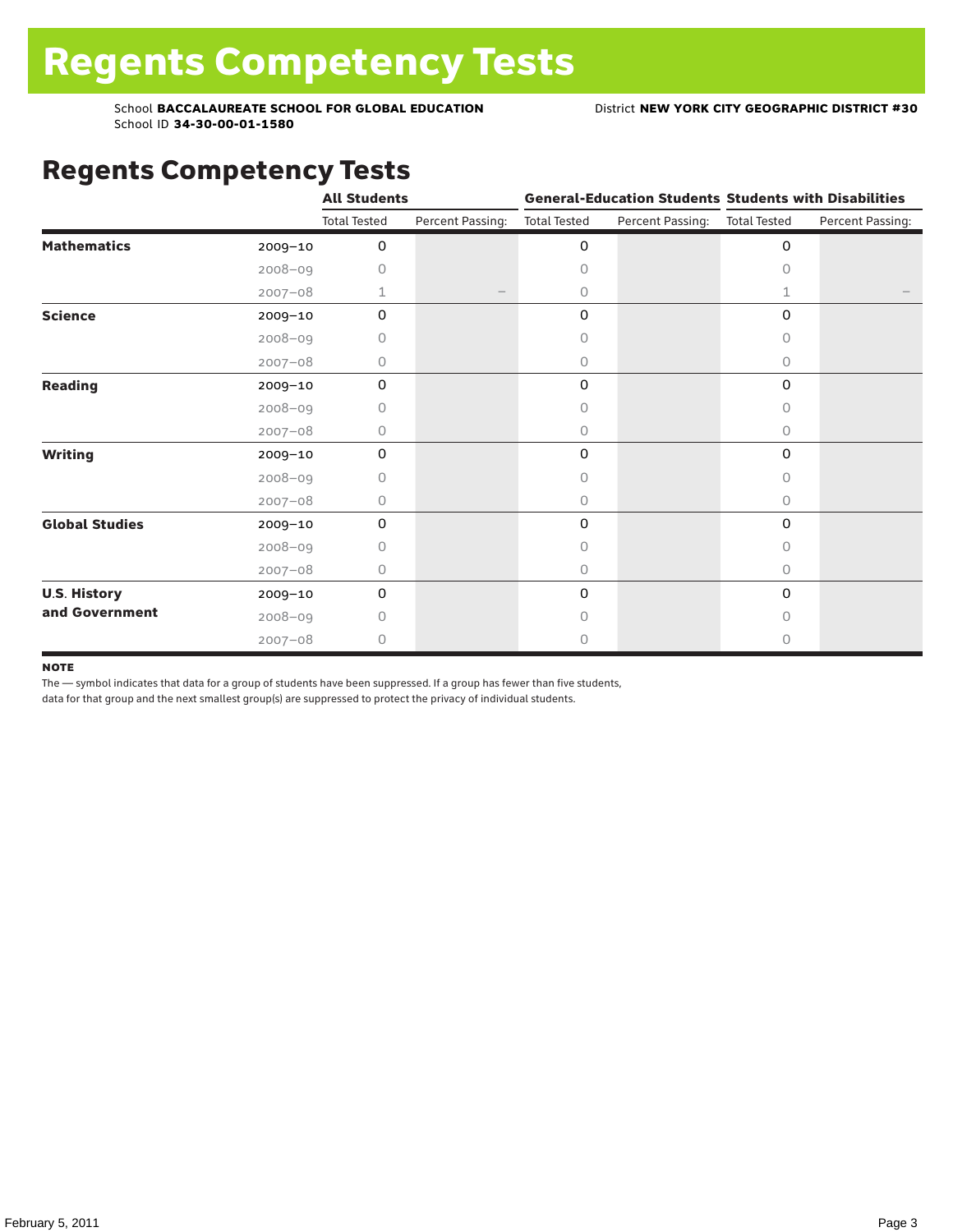## Second Language Proficiency Examinations

|                |             | <b>All Students</b> |                  |                     |                  | <b>General-Education Students Students with Disabilities</b> |                  |  |  |
|----------------|-------------|---------------------|------------------|---------------------|------------------|--------------------------------------------------------------|------------------|--|--|
|                |             | <b>Total Tested</b> | Percent Passing: | <b>Total Tested</b> | Percent Passing: | <b>Total Tested</b>                                          | Percent Passing: |  |  |
| <b>French</b>  | 2009-10     | 0                   |                  | 0                   |                  | 0                                                            |                  |  |  |
|                | $2008 - 09$ |                     |                  |                     |                  | $\circ$                                                      |                  |  |  |
|                | $2007 - 08$ | 0                   |                  | 0                   |                  | 0                                                            |                  |  |  |
| German         | $2009 - 10$ | 0                   |                  | 0                   |                  | 0                                                            |                  |  |  |
|                | $2008 - 09$ | 0                   |                  | Ω                   |                  | 0                                                            |                  |  |  |
|                | $2007 - 08$ | 0                   |                  | 0                   |                  | $\Omega$                                                     |                  |  |  |
| Italian        | 2009-10     | 0                   |                  | 0                   |                  | $\Omega$                                                     |                  |  |  |
|                | $2008 - 09$ | 0                   |                  | 0                   |                  | 0                                                            |                  |  |  |
|                | $2007 - 08$ | Ω                   |                  | 0                   |                  | 0                                                            |                  |  |  |
| Latin          | 2009-10     | 0                   |                  | 0                   |                  | 0                                                            |                  |  |  |
|                | $2008 - 09$ | 0                   |                  |                     |                  | $\bigcap$                                                    |                  |  |  |
|                | $2007 - 08$ | 0                   |                  | 0                   |                  | $\Omega$                                                     |                  |  |  |
| <b>Spanish</b> | $2009 - 10$ | 0                   |                  | 0                   |                  | 0                                                            |                  |  |  |
|                | $2008 - 09$ | 9                   | 100%             | 9                   | 100%             | $\Omega$                                                     |                  |  |  |
|                | $2007 - 08$ | $\circ$             |                  | 0                   |                  | 0                                                            |                  |  |  |

#### **NOTE**

The — symbol indicates that data for a group of students have been suppressed. If a group has fewer than five students,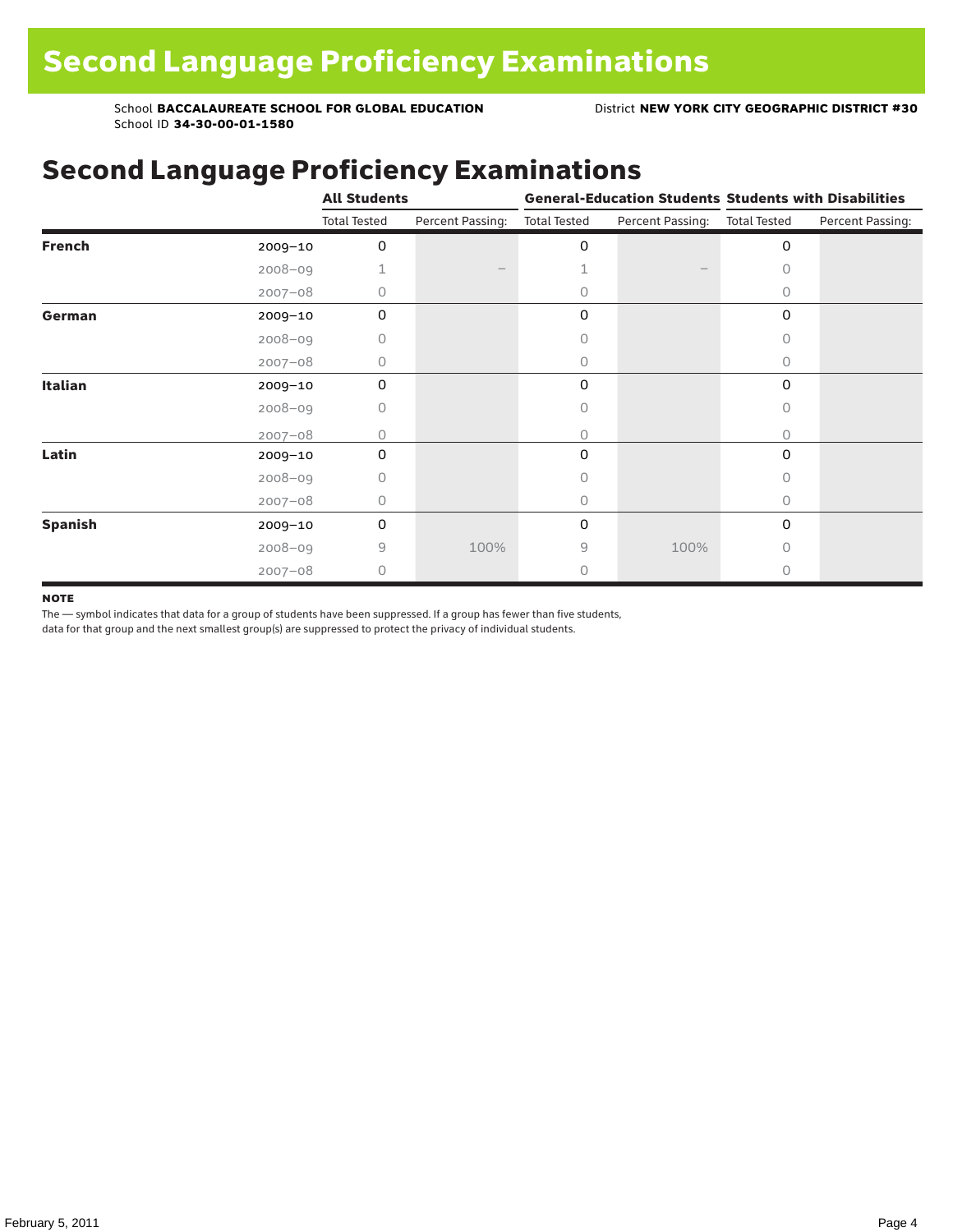### New York State English as a Second Language Achievement Test (NYSESLAT)

|                  |             |                | <b>All Students</b>      |                                   |                          | <b>General-Education Students</b> |                |                   |                                   | <b>Students with Disabilities</b> |                          |                     |  |                                   |  |       |
|------------------|-------------|----------------|--------------------------|-----------------------------------|--------------------------|-----------------------------------|----------------|-------------------|-----------------------------------|-----------------------------------|--------------------------|---------------------|--|-----------------------------------|--|-------|
|                  |             | Total          |                          | Percent of students scoring       |                          |                                   | Total          |                   | Percent of students scoring       |                                   |                          | Total               |  | Percent of students scoring       |  |       |
|                  |             |                |                          | Tested in each performance level: |                          |                                   |                |                   | Tested in each performance level: |                                   |                          |                     |  | Tested in each performance level: |  |       |
|                  |             |                |                          | Begin. Interm. Adv.               |                          | Prof.                             |                |                   | Begin. Interm. Adv.               |                                   | Prof.                    |                     |  | Begin. Interm. Adv.               |  | Prof. |
| <b>Listening</b> | $2009 - 10$ | 0              |                          |                                   |                          |                                   | 0              |                   |                                   |                                   |                          | 0                   |  |                                   |  |       |
| and Speaking     | $2008 - 09$ | $\circ$        |                          |                                   |                          |                                   | $\circ$        |                   |                                   |                                   |                          | $\circ$             |  |                                   |  |       |
| $(Grades K-1)$   | $2007 - 08$ | $\circ$        |                          |                                   |                          |                                   | $\circ$        |                   |                                   |                                   |                          | 0                   |  |                                   |  |       |
| <b>Reading</b>   | $2009 - 10$ | 0              |                          |                                   |                          |                                   | $\mathbf 0$    |                   |                                   |                                   |                          | $\mathbf 0$         |  |                                   |  |       |
| and Writing      | $2008 - 09$ | 0              |                          |                                   |                          |                                   | $\circ$        |                   |                                   |                                   |                          | 0                   |  |                                   |  |       |
| $(Grades K-1)$   | $2007 - 08$ | 0              |                          |                                   |                          |                                   | $\mathsf O$    |                   |                                   |                                   |                          | 0                   |  |                                   |  |       |
| <b>Listening</b> | 2009-10     | 0              |                          |                                   |                          |                                   | $\mathsf 0$    |                   |                                   |                                   |                          | $\mathsf 0$         |  |                                   |  |       |
| and Speaking     | $2008 - 09$ | $\mathsf O$    |                          |                                   |                          |                                   | $\circ$        |                   |                                   |                                   |                          | $\circlearrowright$ |  |                                   |  |       |
| $(Grades 2-4)$   | $2007 - 08$ | $\mathsf O$    |                          |                                   |                          |                                   | $\mathsf O$    |                   |                                   |                                   |                          | 0                   |  |                                   |  |       |
| <b>Reading</b>   | $2009 - 10$ | 0              |                          |                                   |                          |                                   | 0              |                   |                                   |                                   |                          | 0                   |  |                                   |  |       |
| and Writing      | $2008 - 09$ | $\bigcirc$     |                          |                                   |                          |                                   | $\circ$        |                   |                                   |                                   |                          | $\circ$             |  |                                   |  |       |
| $(Grades 2-4)$   | $2007 - 08$ | 0              |                          |                                   |                          |                                   | $\bigcirc$     |                   |                                   |                                   |                          | 0                   |  |                                   |  |       |
| <b>Listening</b> | $2009 - 10$ | 0              |                          |                                   |                          |                                   | $\mathsf 0$    |                   |                                   |                                   |                          | 0                   |  |                                   |  |       |
| and Speaking     | $2008 - 09$ | $\bigcirc$     |                          |                                   |                          |                                   | $\circ$        |                   |                                   |                                   |                          | $\circ$             |  |                                   |  |       |
| $(Grades 5-6)$   | $2007 - 08$ | $\bigcirc$     |                          |                                   |                          |                                   | $\mathsf O$    |                   |                                   |                                   |                          | 0                   |  |                                   |  |       |
| <b>Reading</b>   | $2009 - 10$ | 0              |                          |                                   |                          |                                   | $\mathbf 0$    |                   |                                   |                                   |                          | $\mathbf 0$         |  |                                   |  |       |
| and Writing      | $2008 - 09$ | 0              |                          |                                   |                          |                                   | $\circ$        |                   |                                   |                                   |                          | $\circ$             |  |                                   |  |       |
| $(Grades 5-6)$   | $2007 - 08$ | $\bigcirc$     |                          |                                   |                          |                                   | $\circ$        |                   |                                   |                                   |                          | 0                   |  |                                   |  |       |
| <b>Listening</b> | $2009 - 10$ | $\mathbf 1$    |                          |                                   |                          | —                                 | $\mathbf{1}$   |                   |                                   |                                   | -                        | $\mathbf 0$         |  |                                   |  |       |
| and Speaking     | $2008 - 09$ | $\perp$        |                          |                                   |                          | $\overline{\phantom{0}}$          | 1              |                   |                                   |                                   | $\overline{\phantom{0}}$ | $\circ$             |  |                                   |  |       |
| $(Grades 7-8)$   | $2007 - 08$ | $\overline{2}$ |                          |                                   |                          | $\qquad \qquad -$                 | $\overline{2}$ |                   |                                   |                                   | $\qquad \qquad -$        | 0                   |  |                                   |  |       |
| <b>Reading</b>   | $2009 - 10$ | $\mathbf{1}$   |                          |                                   |                          | $\overline{\phantom{0}}$          | $\mathbf{1}$   |                   |                                   |                                   | $\overline{\phantom{0}}$ | 0                   |  |                                   |  |       |
| and Writing      | $2008 - 09$ | $\mathbf 1$    |                          |                                   |                          | $\overline{\phantom{0}}$          | 1              |                   |                                   |                                   |                          | $\circ$             |  |                                   |  |       |
| $(Grades 7-8)$   | $2007 - 08$ | $\overline{2}$ |                          |                                   |                          | $\overline{\phantom{0}}$          | $\overline{2}$ |                   |                                   |                                   | $\overline{\phantom{0}}$ | 0                   |  |                                   |  |       |
| <b>Listening</b> | $2009 - 10$ | $\mathbf{1}$   | —                        |                                   | $\overline{\phantom{0}}$ | $\overline{\phantom{0}}$          | $\mathbf{1}$   | —                 | -                                 | -                                 | $\overline{\phantom{0}}$ | 0                   |  |                                   |  |       |
| and Speaking     | $2008 - 09$ | 3              |                          |                                   |                          | $\overline{\phantom{0}}$          | 3              |                   |                                   |                                   | $\overline{\phantom{0}}$ | $\circ$             |  |                                   |  |       |
| $(Grades g-12)$  | $2007 - 08$ | 3              | $\overline{\phantom{0}}$ |                                   | $\qquad \qquad -$        | $\overline{\phantom{0}}$          | 3              | $\qquad \qquad -$ | -                                 | $\overline{\phantom{0}}$          | $\overline{\phantom{0}}$ | 0                   |  |                                   |  |       |
| <b>Reading</b>   | $2009 - 10$ | $\mathbf 1$    |                          |                                   |                          | $\overline{\phantom{0}}$          | $\mathbf 1$    |                   |                                   |                                   | $\overline{\phantom{0}}$ | 0                   |  |                                   |  |       |
| and Writing      | $2008 - 09$ | 3              |                          |                                   |                          | $\overline{\phantom{0}}$          | 3              |                   |                                   |                                   |                          | $\circ$             |  |                                   |  |       |
| $(Grades g-12)$  | $2007 - 08$ | 3              |                          |                                   |                          |                                   | 3              |                   |                                   |                                   |                          | 0                   |  |                                   |  |       |

#### **NOTE**

The — symbol indicates that data for a group of students have been suppressed. If a group has fewer than five students,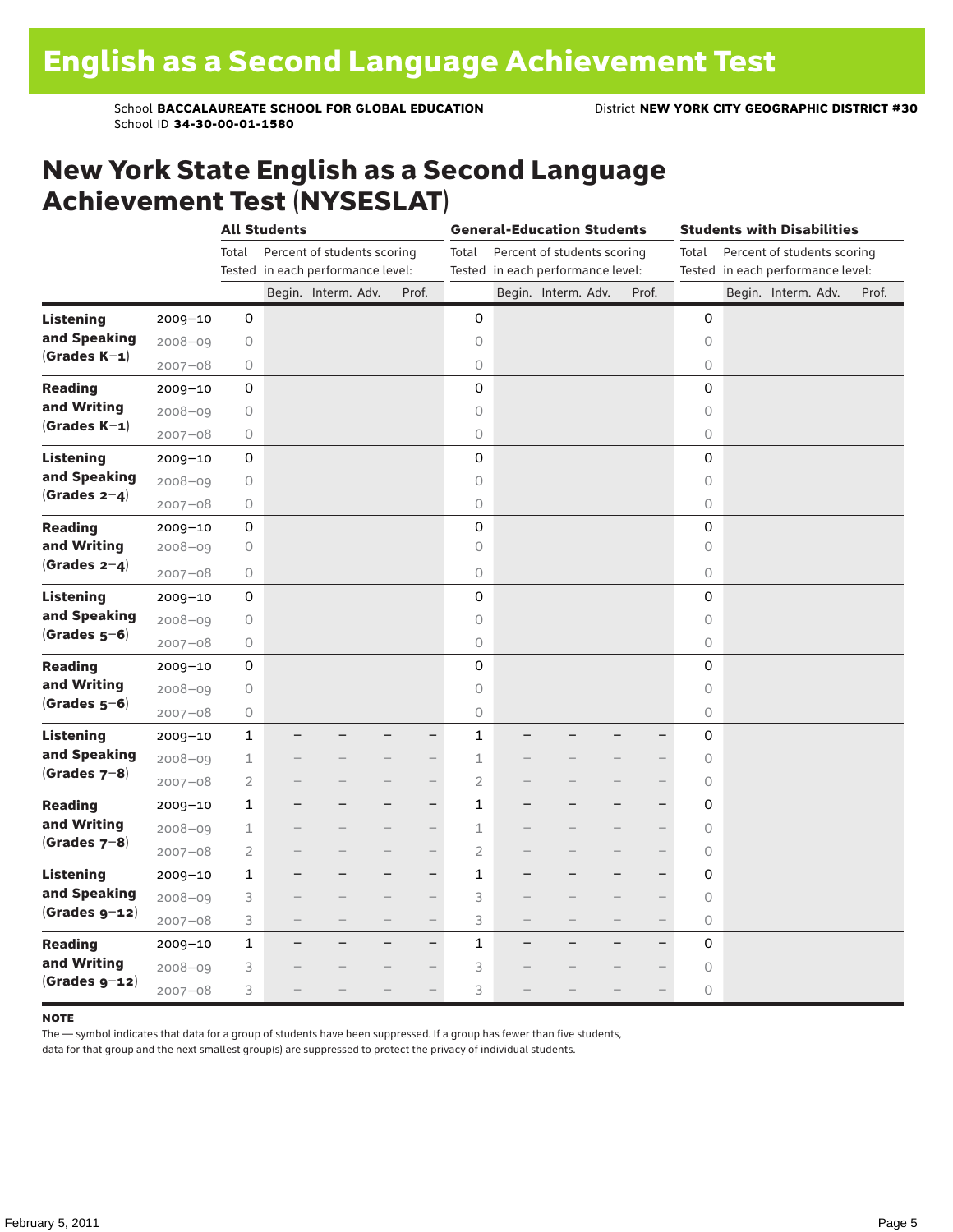### Elementary/Middle-Level Social Studies 2009–10

|                            | <b>All Students</b> |                                                    |    |     |     |       | <b>General-Education Students</b>                  |    |     |     |       | <b>Students with Disabilities</b>                  |  |  |                |  |
|----------------------------|---------------------|----------------------------------------------------|----|-----|-----|-------|----------------------------------------------------|----|-----|-----|-------|----------------------------------------------------|--|--|----------------|--|
|                            | Total               | Percentage of students<br>Tested scoring at level: |    |     |     | Total | Percentage of students<br>Tested scoring at level: |    |     |     | Total | Percentage of students<br>Tested scoring at level: |  |  |                |  |
|                            |                     |                                                    |    |     | 4   |       |                                                    |    |     |     |       |                                                    |  |  | $\overline{4}$ |  |
| <b>Elementary</b><br>Level | 0                   |                                                    |    |     |     |       |                                                    |    |     |     |       |                                                    |  |  |                |  |
| <b>Middle Level</b>        | 73                  | 0%                                                 | 1% | 64% | 34% | 73    | 0%                                                 | 1% | 64% | 34% |       |                                                    |  |  |                |  |

### 2006 Total Cohort Performance on Regents Exams After Four Years

|                                        | <b>All Students</b>        |    |                                                                 |     | <b>General-Education Students</b> |    |                                                         |     |              | <b>Students with Disabilities</b> |                                                         |           |  |              |  |
|----------------------------------------|----------------------------|----|-----------------------------------------------------------------|-----|-----------------------------------|----|---------------------------------------------------------|-----|--------------|-----------------------------------|---------------------------------------------------------|-----------|--|--------------|--|
|                                        | ゼ<br>Cohoi<br>$\circ$<br>巴 |    | Percentage of<br>students scoring:<br>65-84 85-100<br>$55 - 64$ |     |                                   |    | Cohort<br>Percentage of<br>o,<br>모<br>students scoring: |     |              |                                   | Cohort<br>Percentage of<br>o,<br>문<br>students scoring: |           |  |              |  |
|                                        |                            |    |                                                                 |     |                                   |    | $55 - 64$                                               |     | 65-84 85-100 |                                   |                                                         | $55 - 64$ |  | 65-84 85-100 |  |
| <b>Global History</b><br>and Geography | 72                         | 1% | 56%                                                             | 43% |                                   | 72 | 1%                                                      | 56% | 43%          |                                   | 0                                                       |           |  |              |  |
| <b>U.S. History</b><br>and Government  | 72                         | 3% | 49%                                                             | 47% |                                   | 72 | 3%                                                      | 49% | 47%          |                                   | 0                                                       |           |  |              |  |
| <b>Science</b>                         | 72                         | 0% | 74%                                                             | 26% |                                   | 72 | 0%                                                      | 74% | 26%          |                                   | 0                                                       |           |  |              |  |

## New York State Alternate Assessments (NYSAA) 2009–10

|                              | <b>All Students</b> |                                                |               |   |   |  |  |  |
|------------------------------|---------------------|------------------------------------------------|---------------|---|---|--|--|--|
|                              | Total               | Number of students scoring<br>Tested at Level: |               |   |   |  |  |  |
|                              |                     | 1                                              | $\mathcal{P}$ | 3 | 4 |  |  |  |
| <b>Elementary Level</b>      |                     |                                                |               |   |   |  |  |  |
| Social Studies               | 0                   |                                                |               |   |   |  |  |  |
| <b>Middle Level</b>          |                     |                                                |               |   |   |  |  |  |
| Social Studies               | 0                   |                                                |               |   |   |  |  |  |
| <b>Secondary Level</b>       |                     |                                                |               |   |   |  |  |  |
| <b>English Language Arts</b> | O                   |                                                |               |   |   |  |  |  |
| <b>Mathematics</b>           | Ω                   |                                                |               |   |   |  |  |  |
| Social Studies               | O                   |                                                |               |   |   |  |  |  |
| Science                      | Ω                   |                                                |               |   |   |  |  |  |

The New York State Alternate Assessment (NYSAA) is for students with severe cognitive disabilities. Results for students taking the NYSAA in English language arts, mathematics, and science at the elementary and middle levels are available in the *Accountability and Overview Report* part of *The New York State Report Card*.

The — symbol indicates that data for a group of students have been suppressed. If a group has fewer than five students, data for that group and the next smallest group(s) are suppressed to protect the privacy of individual students.

**NOTE**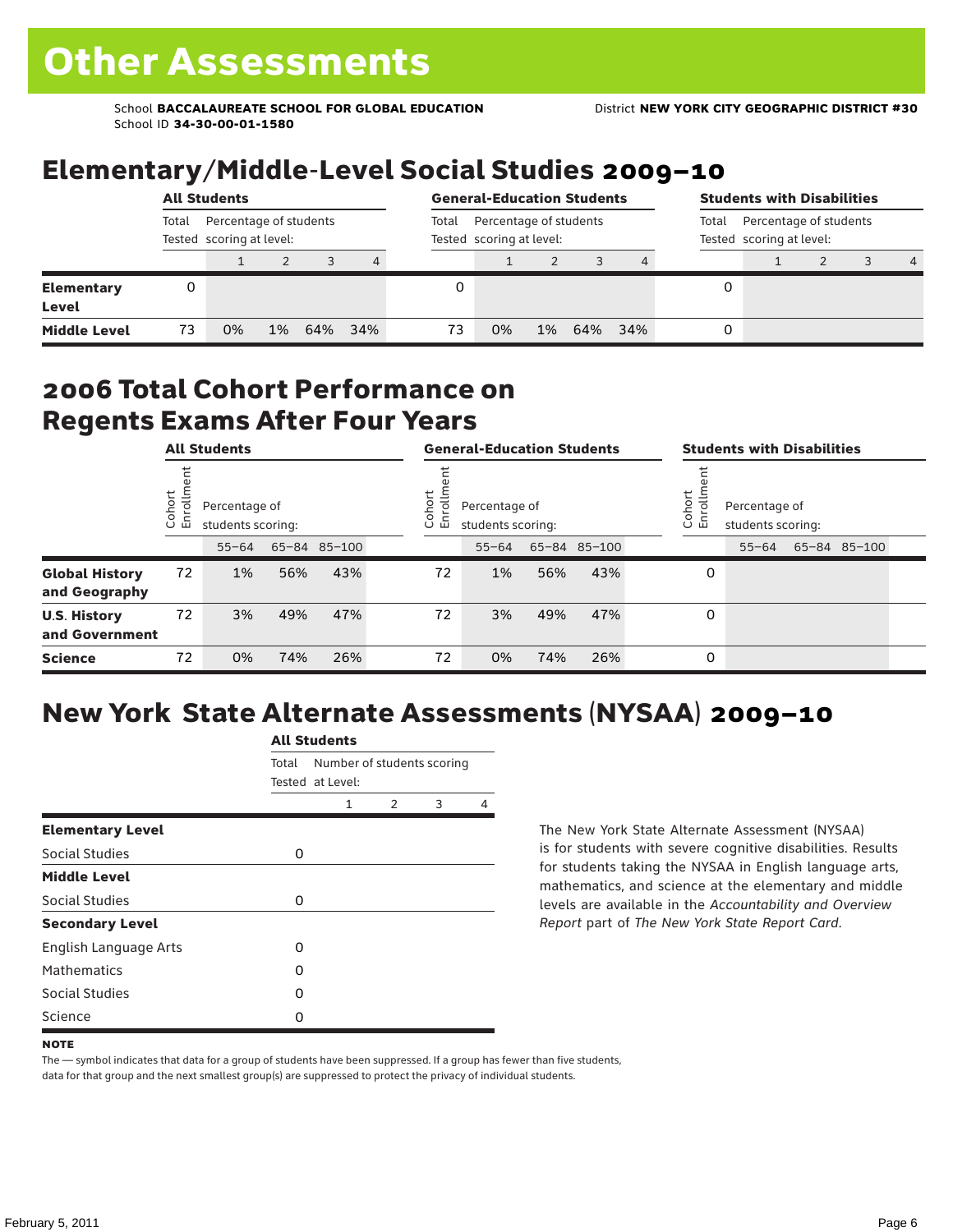# High School Completers

|                                    |             | <b>All Students</b>   |                            |                       | <b>General-Education Students</b> | <b>Students with Disabilities</b> |                            |  |
|------------------------------------|-------------|-----------------------|----------------------------|-----------------------|-----------------------------------|-----------------------------------|----------------------------|--|
|                                    |             | Number<br>of Students | Percentage<br>of Graduates | Number<br>of Students | Percentage<br>of Graduates        | Number<br>of Students             | Percentage<br>of Graduates |  |
| <b>Total Graduates</b>             | $2009 - 10$ | 72                    |                            | 72                    |                                   | 0                                 |                            |  |
|                                    | $2008 - 09$ | 65                    |                            | 65                    |                                   | <sup>n</sup>                      |                            |  |
|                                    | $2007 - 08$ | 56                    |                            | 55                    |                                   | 1                                 |                            |  |
| <b>Receiving a Regents Diploma</b> | $2009 - 10$ | 70                    | 97%                        | 70                    | 97%                               | 0                                 |                            |  |
|                                    | $2008 - 09$ | 63                    | 97%                        | 63                    | 97%                               | 0                                 |                            |  |
|                                    | $2007 - 08$ | 54                    | 96%                        | 53                    | 96%                               | $\mathbf{1}$                      | 100%                       |  |
| <b>Receiving a Regents Diploma</b> | $2009 - 10$ | 37                    | 51%                        | 37                    | 51%                               | 0                                 |                            |  |
| with Advanced Designation          | $2008 - 09$ | 23                    | 35%                        | 23                    | 35%                               | 0                                 |                            |  |
|                                    | $2007 - 08$ | 27                    | 48%                        | 26                    | 47%                               | 1                                 | 100%                       |  |
| <b>Receiving an</b>                | $2009 - 10$ | 0                     |                            | 0                     |                                   | 0                                 |                            |  |
| <b>Individualized Education</b>    | $2008 - 09$ | Ω                     |                            | $\bigcap$             |                                   | 0                                 |                            |  |
| Program (IEP) Diploma              | $2007 - 08$ | 0                     |                            | 0                     |                                   | 0                                 |                            |  |

NOTE Students receiving Regents diplomas and Regents diplomas with advanced designation are considered graduates; recipients of IEP diplomas are not.

## High School Noncompleters

|                              |             | <b>All Students</b>   |                           |                       | <b>General-Education Students</b> | <b>Students with Disabilities</b> |                           |  |
|------------------------------|-------------|-----------------------|---------------------------|-----------------------|-----------------------------------|-----------------------------------|---------------------------|--|
|                              |             | Number<br>of Students | Percentage<br>of Students | Number<br>of Students | Percentage<br>of Students         | Number<br>of Students             | Percentage<br>of Students |  |
| <b>Dropped Out</b>           | $2009 - 10$ | 0                     | 0%                        | 0                     | 0%                                | 0                                 |                           |  |
|                              | $2008 - 09$ |                       | $0\%$                     |                       | $0\%$                             | 0                                 |                           |  |
|                              | $2007 - 08$ | 2                     | $1\%$                     |                       | $1\%$                             | 0                                 | $0\%$                     |  |
| <b>Entered Approved High</b> | $2009 - 10$ | 0                     | 0%                        | 0                     | 0%                                | $\Omega$                          |                           |  |
| <b>School Equivalency</b>    | $2008 - 09$ | n                     | $0\%$                     | 0                     | $0\%$                             | 0                                 |                           |  |
| <b>Preparation Program</b>   | $2007 - 08$ | 0                     | $0\%$                     | 0                     | $0\%$                             | $\Omega$                          | $0\%$                     |  |
| <b>Total Noncompleters</b>   | $2009 - 10$ | 0                     | 0%                        | 0                     | 0%                                | $\Omega$                          |                           |  |
|                              | $2008 - 09$ |                       | $0\%$                     |                       | $0\%$                             | 0                                 |                           |  |
|                              | $2007 - 08$ | $\overline{2}$        | $1\%$                     |                       | $1\%$                             | O                                 | $0\%$                     |  |

### Post-secondary Plans of 2009–10 Completers

|                                | <b>All Students</b>   |                           |                       | <b>General-Education Students</b> | <b>Students with Disabilities</b> |                           |  |
|--------------------------------|-----------------------|---------------------------|-----------------------|-----------------------------------|-----------------------------------|---------------------------|--|
|                                | Number<br>of Students | Percentage<br>of Students | Number<br>of Students | Percentage<br>of Students         | Number<br>of Students             | Percentage<br>of Students |  |
| To 4-year College              | 70                    | 97%                       | 70                    | 97%                               |                                   |                           |  |
| To 2-year College              |                       | 3%                        |                       | 3%                                | 0                                 |                           |  |
| <b>To Other Post-secondary</b> | 0                     | 0%                        | 0                     | 0%                                | O                                 |                           |  |
| <b>To the Military</b>         | 0                     | 0%                        | 0                     | 0%                                | 0                                 |                           |  |
| <b>To Employment</b>           | Ω                     | 0%                        | 0                     | 0%                                |                                   |                           |  |
| <b>To Adult Services</b>       | 0                     | 0%                        | 0                     | 0%                                | O                                 |                           |  |
| <b>To Other Known Plans</b>    | 0                     | 0%                        | O                     | 0%                                | 0                                 |                           |  |
| <b>Plan Unknown</b>            |                       | 0%                        | 0                     | 0%                                |                                   |                           |  |